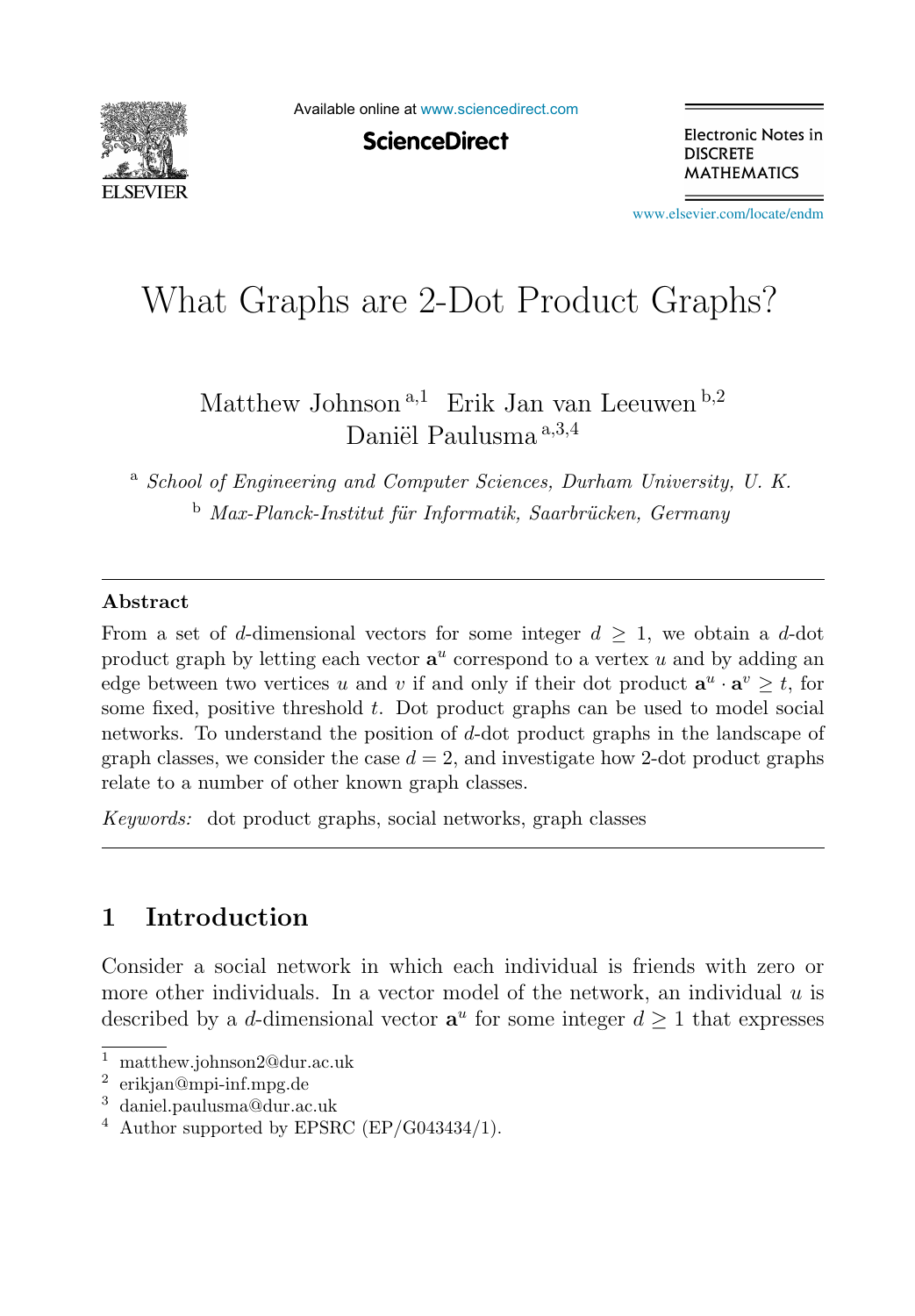the extent to which u has each of a set of d attributes (e.g. hobbies, opinions, music preferences, etc.). Two individuals are assumed to be friends if and only if their attributes are "sufficiently similar". There are many ways to measure similarity using a vector model (see, for example,  $[1,4,8,9,14]$  $[1,4,8,9,14]$ ). In this paper, we use the *dot product model* that is, two individuals u and v are friends if and only if the dot product  $\mathbf{a}^u \cdot \mathbf{a}^v \geq t$ , for some fixed, positive threshold t. The corresponding graph  $G$ , in which each individual is a vertex and the friendship relation is described by the edge set, is called a dot product graph of dimension d or a d-dot product graph. We also say that the vector model  $\{a^u | u \in V\}$ with the threshold t is a d-dot product representation of  $G$ .

Dot product graphs have been studied from various perspectives. In particular, the study of dot product graphs as a model for social networks was initiated in a randomized setting  $[11,12,13,15,16]$ , where the dot product of two vectors gives the probability that an edge occurs between the corresponding vertices. In a recent paper [\[5\]](#page-5-0), we started the study of dot product graphs from an algorithmic perspective by considering the problems of finding a maximum independent set or a maximum clique in a  $d$ -dot product graph.

In this paper, we study dot product graphs from a graph-theoretic perspective. This line of research was initiated by Fiduccia et al. [\[3\]](#page-5-0). They showed that every graph on  $m$  edges has a dot product representation of dimension at most  $m$  [\[3\]](#page-5-0), and conjectured that every graph on  $n$  vertices has a dot product representation of dimension at most  $n/2$  (this conjecture has been confirmed, for example, for balanced complete bipartite graphs [\[3\]](#page-5-0), chordal graphs [\[10\]](#page-6-0), and graphs of girth at least  $5 \, [10]$  $5 \, [10]$ . This led to the notion of the *dot product* dimension of a graph, which is the smallest  $d$  such that the graph has a  $d$ -dot product representation. Although graphs of dot product dimension 1 are easily understood and can be recognized in polynomial time (they are precisely the disjoint union of at most two threshold graphs [\[3\]](#page-5-0)), we know comparatively little about graphs of dot product dimension 2 (or any higher fixed value).

This paper focusses on graphs of small dot product dimension, and in par-ticular, on 2-dot product graphs. Kang and Müller [\[7\]](#page-5-0) proved that recognizing graphs of any fixed dot product dimension  $d \geq 2$  is NP-hard (membership in NP is still open). However, Fiduccia et al. [\[3\]](#page-5-0) proved that every interval graph and every caterpillar is a 2-dot product graph; they also showed that not every tree is a 2-dot product graph (but trees have dot product dimension at most 3), that not every chordal graph is a 2-dot product graph (but chordal graphs have dot product dimension at most  $\min{\{\omega(G) + 1, n/2\}}$  [\[3](#page-5-0)[,10\]](#page-6-0)), and that not all 2-dot product graphs are interval graphs (as the cycle on four vertices is a 2-dot product graph). Since there exist trees of dot product di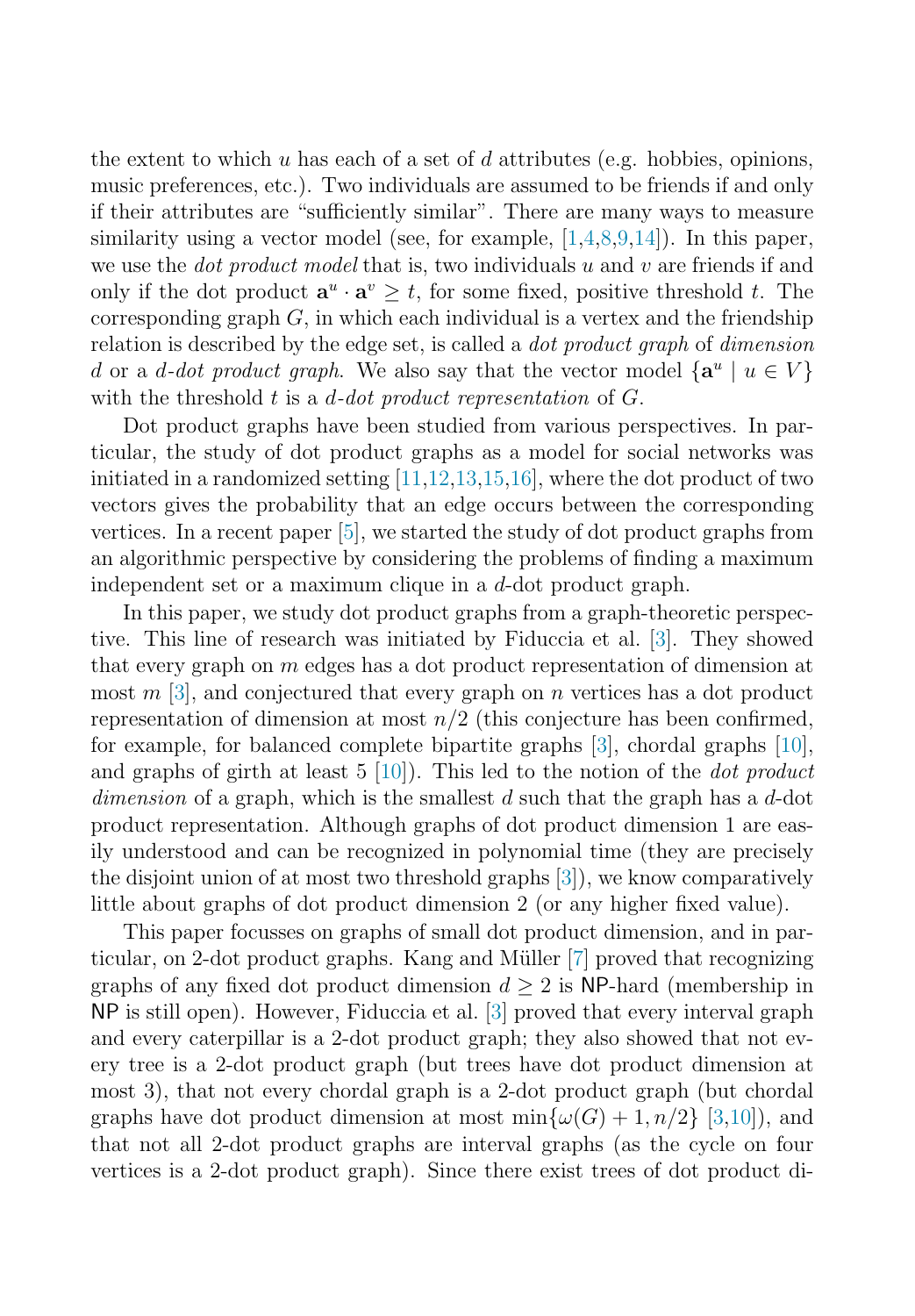mension 3, neither all outerplanar nor all planar graphs are 2-dot product graphs (however, Kang et al. [\[6\]](#page-5-0) proved tight bounds of 3 and 4 respectively on the dot product dimension of these graphs). Li and Chang [\[10\]](#page-6-0) showed that every wheel on six or more vertices has dot product dimension 3 (a wheel is a graph obtained from a cycle by adding a dominating vertex). Observe that in spite of these results, there are still many graph classes for which the relation to the class of graphs of small dot product dimension (and of dot product dimension 2 in particular) is unclear.

**Our Results.** We provide a more complete picture of the place of 2-dot product graphs in the landscape of known graph classes. We identify several new graph classes that are 2-dot product graphs, and show that certain graph classes are neither contained in the class of 2-dot product graphs nor do they contain all 2-dot product graphs. In particular, our work seems to provide evidence that no well-known graph class includes all 2-dot product graphs (however, we note explicitly here that we neither claim nor conjecture this).

## **2 Graph Classes and** 2**-Dot Product Graphs**

Throughout, we assume that the threshold  $t = 1$ , unless stated otherwise. As any d-dot product graph has a representation with threshold  $1 \overline{3}$ , this is no restriction. For space reasons, several proofs are omitted.

We start by observing that because the class of 2-dot product graphs is closed under vertex deletion, it can be characterized by a set of forbidden induced subgraphs. However, the class of 2-dot product graphs is not wellquasi-ordered that is, it has no finite set of forbidden induced subgraphs, because every wheel must be in this set of forbidden induced subgraphs. Indeed, a wheel minus a vertex is either a cycle or a fan, and thus has dot product dimension 2.

We note that 2-dot product graphs are not necessarily triangle-free, planar, nor  $H$ -minor-free for some fixed  $H$ , as they can contain arbitrarily large cliques. They are also not necessarily split, AT-free, even hole-free, or odd hole-free, because cycles of any length are 2-dot product (see [\[3\]](#page-5-0) for cycles of length 4 or length at least 6; for the 5-vertex cycle this follows from Li and Chang's result [\[10\]](#page-6-0) on graphs with girth at least 5). Also they are neither necessarily claw-free, as the claw has a 2-dot product representation (e.g. take  $t = 3$  and vectors  $(1, 1), (1, 1), (1, 1)$  and  $(2, 2)$ , nor circular-arc (e.g. take the complete graph on four vertices and add a pendant vertex to each vertex). Moreover, there exist 2-dot product graphs that are not a disk graph (take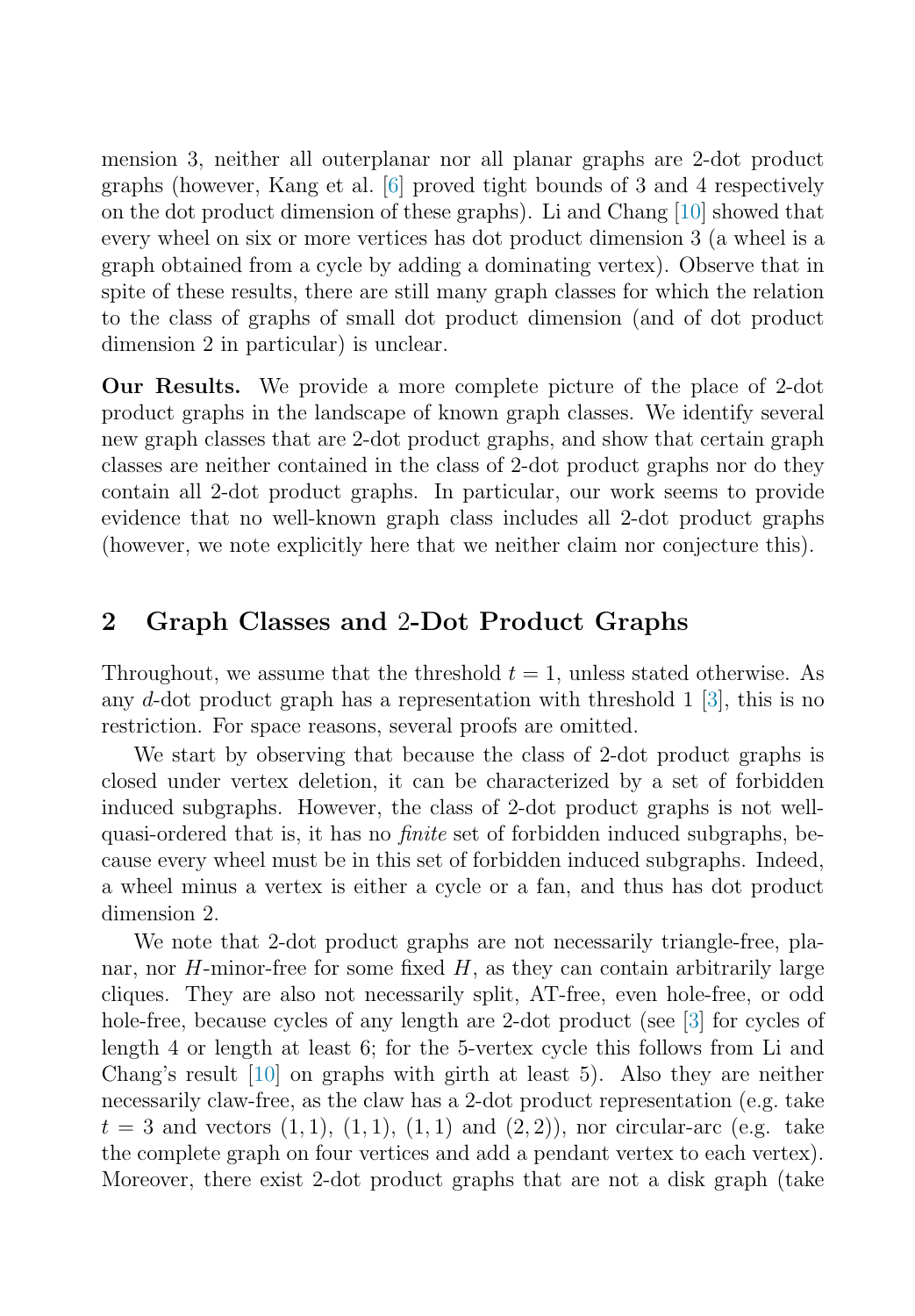the bi-4-wheel which can be represented as  $(0,5)$ ,  $(\frac{1}{5}, 2)$ ,  $(\frac{1}{2}, \frac{1}{2})$ ,  $(\frac{1}{2}, \frac{1}{2})$ ,  $(2, \frac{1}{5})$ ,  $(5,0)$  with  $t=1$ ). We note that grid graphs are not 2-dot product, as the  $2 \times 2$  grid can easily be shown not to have a 2-dot product representation by following the proof for wheels in [\[10\]](#page-6-0).

#### 2.1 Co-Bipartite Graphs

We exhibit a sharp divide on whether co-bipartite graphs are 2-dot product graphs. First, we show that a complete graph minus a matching is still a 2-dot product graph.

**Theorem 2.1** Let G be a graph obtained from a complete graph by removing the edges of a matching. Then G has a 2-dot product representation.

**Proof.** Let m be a positive integer. Let the vertex set of  $K_{2m}$  be denoted  $\{v_1, v_2, \ldots, v_m, w_1, w_2, \ldots, w_m\}$  and let  $I_m$  denote the set of edges  $\{v_i w_i \mid 1 \leq i \leq m\}$  $i \leq m$  which form a perfect matching. We will first prove the special case of the theorem where  $G = K_{2m} - I_m$ . For a nonnegative integer k, let  $b(k) =$  $2^k - 1$ . For  $1 \leq i \leq m$ , let  $\mathbf{a}^{v_i} = (1/b(i), b(i-1)), \mathbf{a}^{w_i} = (b(i-1), 1/b(i)).$ We show this is a 2-dot product representation for  $K_{2m} - I_m$ . First consider pairs  $v_i, w_i$ :

$$
\mathbf{a}^{v_i} \cdot \mathbf{a}^{w_i} = \frac{2b(i-1)}{b(i)} = \frac{2^i - 2}{2^i - 1} < 1.
$$

We must show that all other pairs of distinct vertices have dot product at least 1. As each  $b(k) \geq 1$ , we have  $\mathbf{a}^{v_i} \cdot \mathbf{a}^{v_j} \geq 1$  and  $\mathbf{a}^{w_i} \cdot \mathbf{a}^{w_j} \geq 1$  for all i, j. Finally, for  $i \neq j$ ,

$$
\mathbf{a}^{v_i} \cdot \mathbf{a}^{w_j} = \frac{b(j-1)}{b(i)} + \frac{b(i-1)}{b(j)},
$$

and one of the two quotients is at least 1, and the other is positive.

For the general case, choose the largest value of m such that  $K_{2m} - I_m$  is an induced subgraph of G. Then every vertex not in this subgraph is adjacent to every vertex other than itself. We can obtain a 2-dot product representation of G using the representation described above for the vertices of  $K_{2m} - I_m$ and by letting, for every other vertex u,  $\mathbf{a}^u = (1, 1)$  (and by noting that every vertex has two positive coordinates one of which is at least 1).  $\Box$ 

For a positive integer  $n \geq 3$ , let  $A_{2n}$  be the (even) anti-cycle on 2n vertices. We note that even anti-cycles are co-bipartite and note the contrast between Theorems 2.1 and 2.2.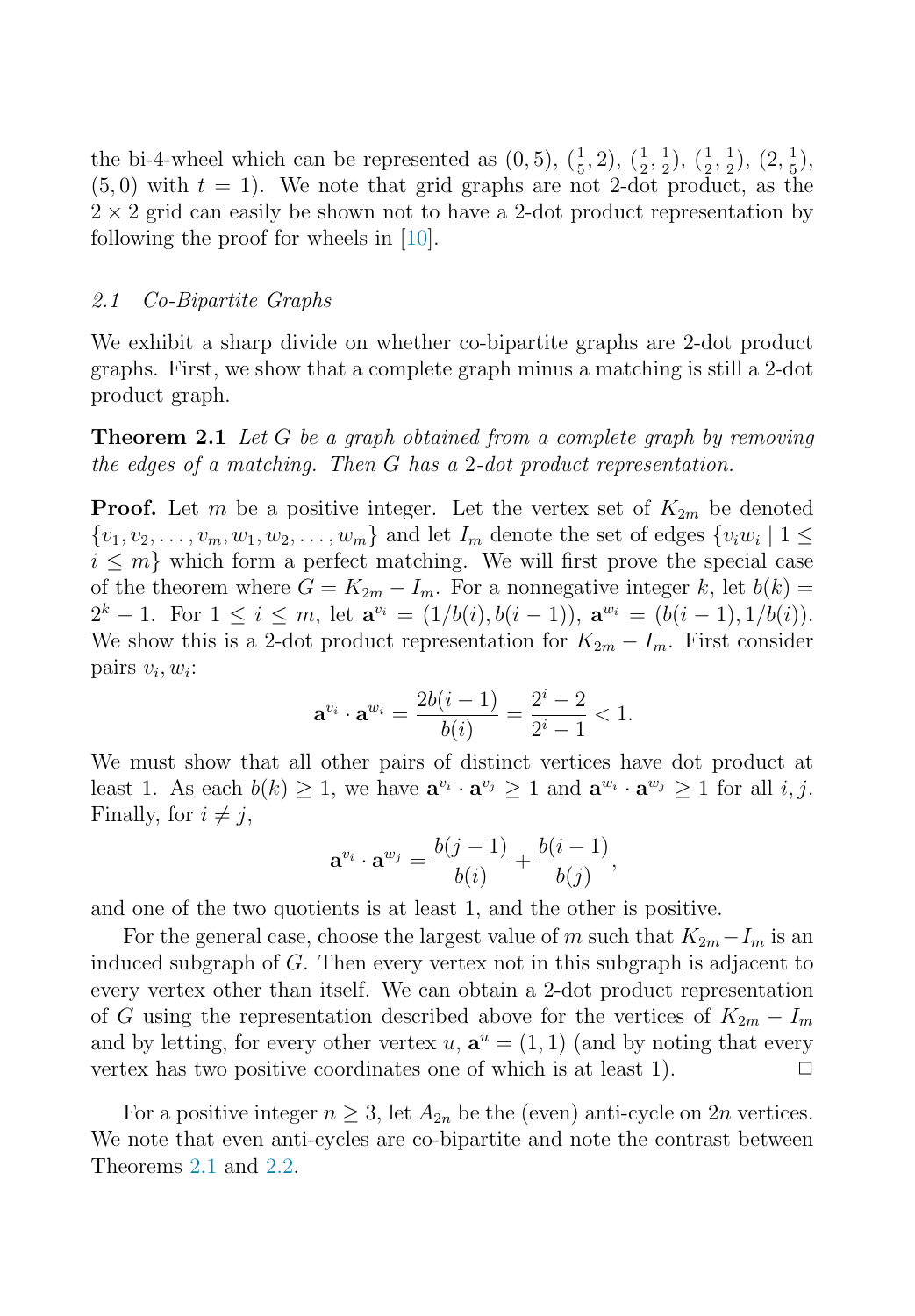

Fig. 1. The graph J and its representation as a unit circular-arc graph.

**Theorem 2.2** For  $n \leq 3$ ,  $A_{2n}$  is a 2-dot product graph. For  $n \geq 4$ ,  $A_{2n}$  is not a 2-dot product graph.

### 2.2 Unit Circular-Arc Graphs and Split Graphs

Consider the unit sphere  $S^k$ . Then for some vector  $\mathbf{c} \in S^k$ , a cap of  $S^k$  is the set  $\{x \in S^k \mid c \cdot x > a\}$ , where a is a real number in  $(0, 1]$ . We call the vector **c** the *center* of the cap, and 2 arccos a its angular diameter. Observe that, given the range of a, the angular diameter of each cap lies in  $[0, \pi)$ . Fiduccia et al. [\[3\]](#page-5-0) showed that a so-called capture graph of caps of  $S<sup>k</sup>$  has dot product dimension at most  $k+1$ , while Kang et al. [\[6\]](#page-5-0) showed that a so-called contact graph of caps of  $S^k$  has dot product dimension at most  $k+2$ . We consider unit caps: a set of caps of  $S^k$  is unit if all caps in the set have the same angular diameter  $\theta \in [0, \pi/2]$ .

**Theorem 2.3** The intersection graph of a set of unit caps of  $S<sup>k</sup>$  has dot product dimension at most  $k + 1$ .

It would seem that Theorem 2.3 also implies that all unit circular-arc graphs have dot product dimension at most 2. However, due to the limited angular diameter allowed in our definition of unit caps, this implication only holds if the graph has a unit circular-arc representation using unit caps of  $S<sup>1</sup>$ . This is the case, for example, when the graph has no maximal independent set of size less than 4.

**Theorem 2.4** If G is a unit circular-arc graph with no maximal independent set of size less than 4, then G is a 2-dot product graph.

Surprisingly, this restriction is not an artifact of our proof technique, but is actually needed: in Figure 1 is an example of a graph  $J$  that is a unit circulararc graph and that has dot product dimension larger than 2. Note that such an example must have triangles, as every triangle-free unit circular-arc graph is either a path or a cycle and so has dot product dimension 2.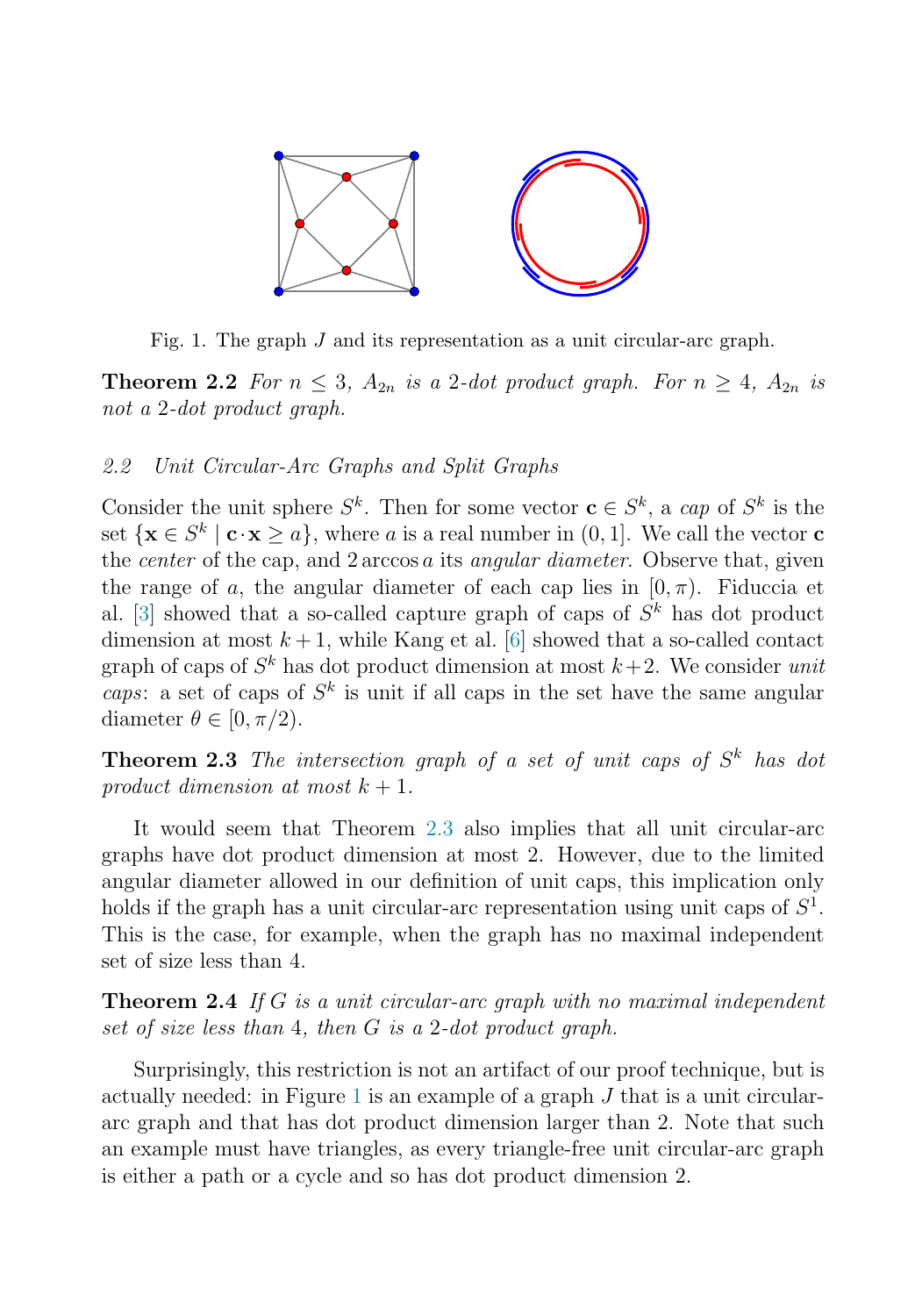

<span id="page-5-0"></span>Fig. 2. The graph  $K$ . As the vertices can be partitioned into a clique and an independent set, it is a split graph.

**Theorem 2.5** There exist unit circular-arc graphs that do not have a 2-dot product representation.

In Figure 2 is an example of a graph  $K$  that is a split graph and that has dot product dimension larger than 2. This give us our last result.

**Theorem 2.6** There exist split graphs that do not have a 2-dot product representation.

## **References**

- [1] L.A. Adamic, E. Adar, Friends and neighbors on the Web, Social Networks 25 (2003) 211–230.
- [2] J.H. Conway, N.J.A. Sloane, Sphere Packings, Lattices and Groups (3rd ed.). New York: Springer-Verlag, 1999.
- [3] C.M. Fiduccia, E.R. Scheinerman, A. Trenk J.S. Zito, Dot product representations of graphs, Discrete Mathematics 181 (1998) 113–138.
- [4] P.D. Hoff, A.E. Raftery, M.S. Handcock, Latent Space Approaches to Social Network Analysis, J. Am. Stat. Assoc. 97 (2002) 1090–1098.
- [5] M. Johnson, D.Paulusma, E.J. van Leeuwen, Algorithms to measure diversity and clustering in social networks through dot product graphs, Social Networks 41 (2015) 48–55.
- [6] R.J. Kang, L. Lov´asz, T. M¨uller, E.R. Scheinerman, Dot product representations of planar graphs. Electr. J. Comb. 18 (2011).
- [7] R.J. Kang T. Müller, Sphere and dot product representations of graphs, Discrete and Computational Geometry 47 (2012) 548–568.